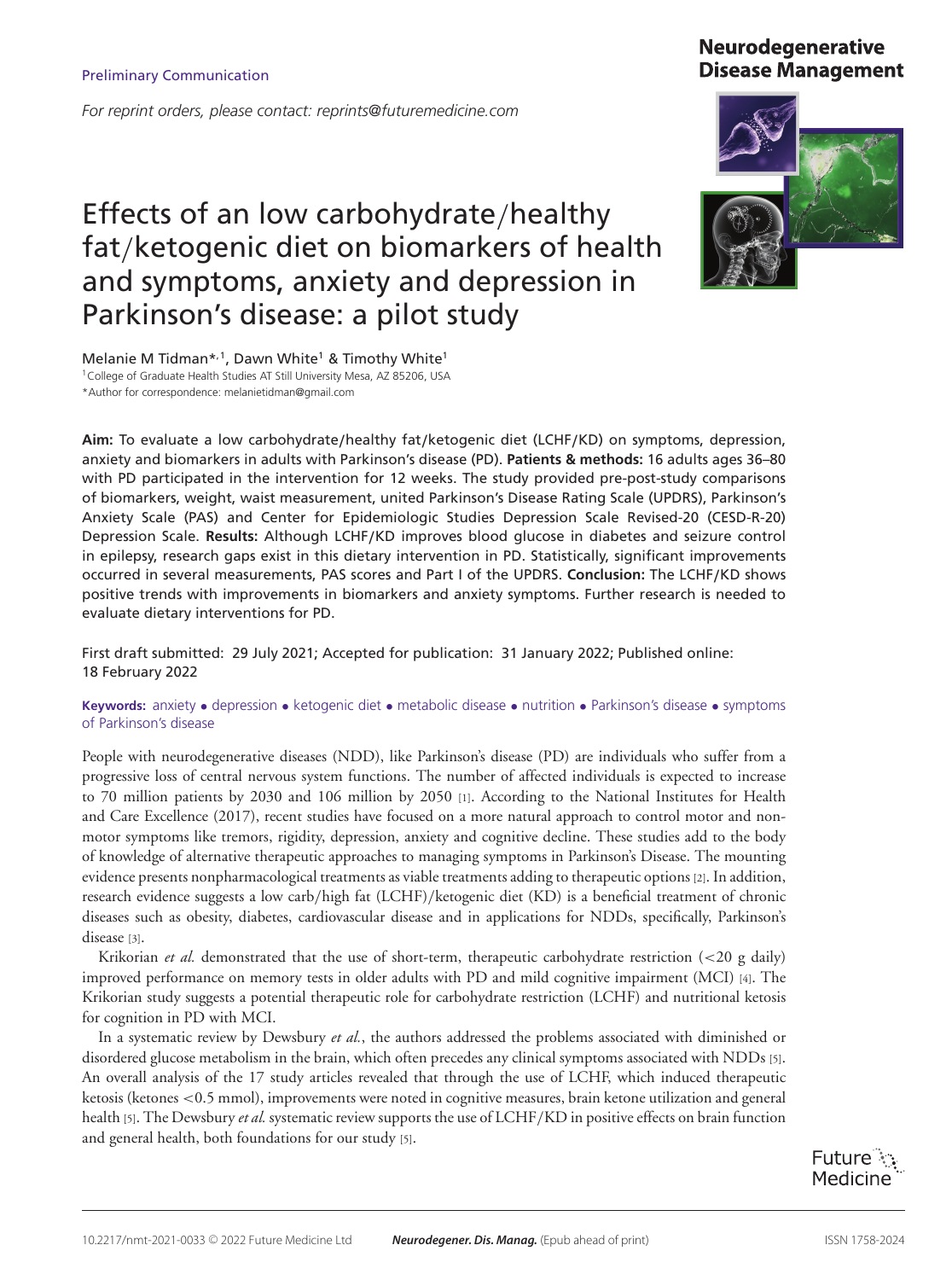This one-group, pre-test/post-test pilot study explores the role of a low carbohydrate/healthy fat/ketogenic diet on motor symptoms, anxiety and depression, and general health biomarkers in participants with PD after 12 weeks. (International Standard Randomised Controlled Trial Number [ISRCTN] Registry # 38010).

#### **Materials & methods**

#### **Process**

Eligible participants attended a 2-h pre-study screening visit with the research team, which included the United Parkinson's Disease Rating Scale (UPDRS) Part 1–4, Parkinson's Anxiety Scale (PAS) and Center for Epidemiologic Studies Depression Scale-Revised (CESD-R-20) scales. Participants obtained pre-study bloodwork with written results received and were provided education/training on the dietary intervention and associated materials.

During the 12-week intervention, participants monitored food intake using either a written food log or My [fitnesspal.com. In addition, they followed the educational materials provided for the diet and tested their blood](http://Myfitnesspal.com) glucose/ketones weekly using the Keto Mojo Blood meter. All participant educational materials were used with permission from Matthew Phillips from the Waikato Hospital study in Hamilton, New Zealand, in 2018. Our study's data to check for dietary compliance was gathered from reports generated by the Myfitness.pal app, similar to the study by Phillips *et al.* [3].

After 12 weeks, post-study assessment interviews were scheduled using a private, secure, online appointment site (Signup Genius), a password-protected appointment website application, and conducted in 2-h, individual, online Zoom visits. Participants obtained post-study blood work, which was compared with pre-study blood work results. H-Y staging was reported by patients' neurologists.

#### Depression scale

The scale used for the study to identify symptoms of depression was the CESD-R-20, commonly used to evaluate persons with PD [6]. Although published over 30 years ago, this scale is still widely used to evaluate patients with depressive symptoms. Radloff conducted a brief, 20-item self-report scale normed on the general population [6].

The scale was analyzed to have high internal consistency and modest inter-rater reliability. Participants were assessed during 1-h interviews and were from one county in Missouri and one county in Maryland for a total of (n = 2846) participant scores. Participants represented a wide variety of demographics, with adequate numbers to compare variables [6]. Results were analyzed using quantitative statistics. The CESD-R-20 scale has high internal consistency, good test-retest stability, excellent concurrent validity when comparing test scores to clinical criteria, and a high level of construct validity [6]. The fact this scale, developed in 1977, is still widely recognized and used to assess symptoms of depression lends support to our use of this scale to assess symptoms of depression in PD.

#### Anxiety scale

The Parkinson's anxiety scale (PAS) is an appropriate scale to assess symptoms of anxiety in our study population. The scale was explicitly designed for PD participants and correlated to other widely used scales but with greater sensitivity to change. The PAS was developed by Leentjens *et al.*, with validation based on comparisons of scores for participants on the Hamilton Anxiety Rating Scale (HARS) and Beck Anxiety Inventory (BAI). Validation of the scale was conducted using a cross-sectional, international, multi-center study involving participants  $(n = 362)$ diagnosed with Idiopathic Parkinson's Disease [7]. The PAS is a 12-item, Likert-type, self-rating (or observer-rated) scale containing three subscales: persistent anxiety, episodic anxiety and avoidance behaviors. Participants were included who were diagnosed with Hoehn and Yahr (H-Y) stages I–IV, with a mean age of 65.3, consistent with our study population [7]. Internal consistency was acceptable with Cronbach's Alpha >0.70. Correlation coefficients were high when the PAS was compared with the HARS and BAI. Participants answered these questions based on their symptoms of anxiety from the onset of their PD diagnosis.

#### Blood monitoring

All participants were tested for markers of health. Bloodwork was done at baseline and after the 12-week dietary intervention. These variables included:

- HgAIC;
- High-density lipoprotein (HDL);
- Low-density lipoprotein (LDL);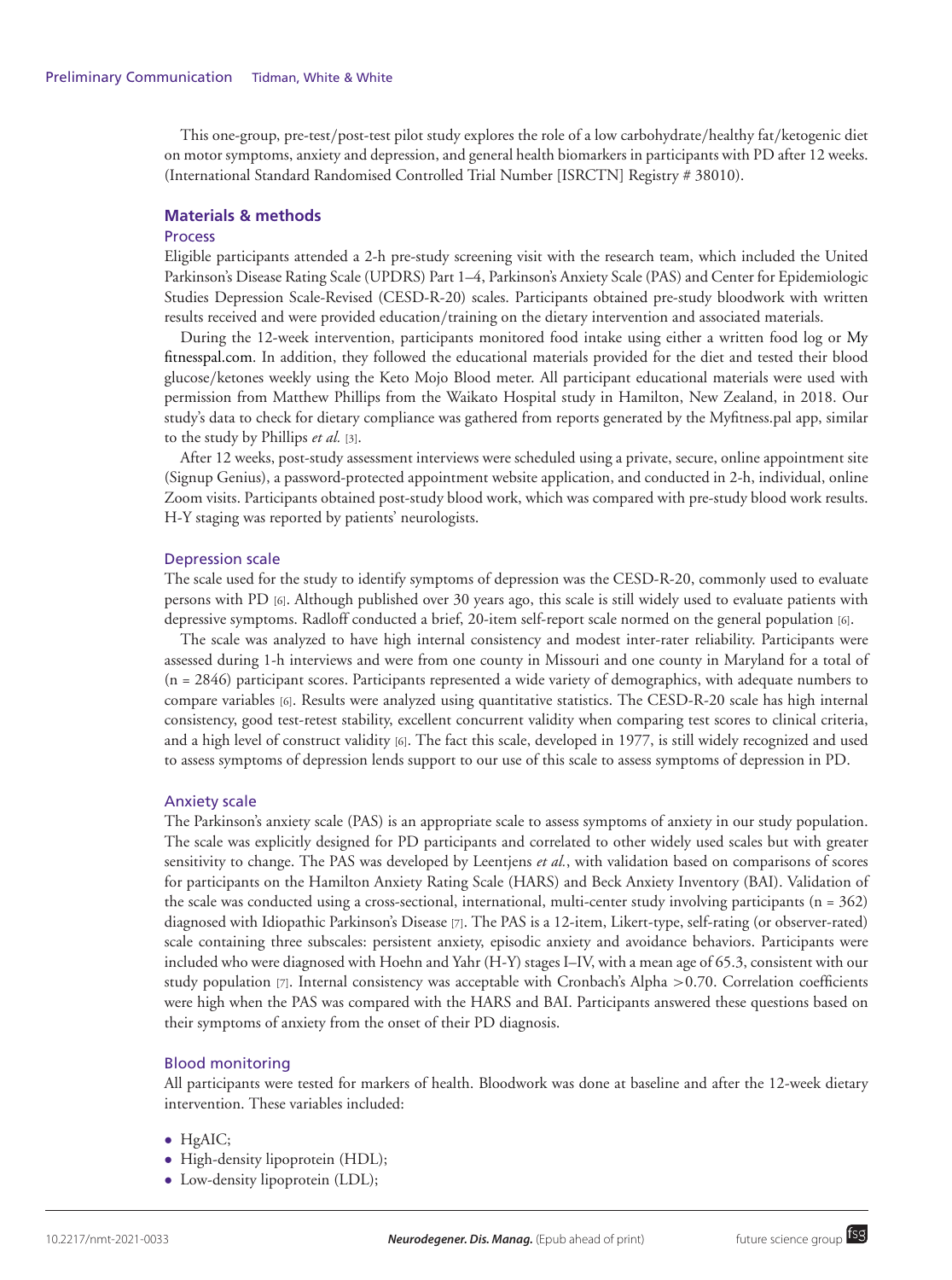- Triglycerides;
- C-reactive protein (CRP).

The Dietary Intervention Adjusting for BMI, the LCHF/KD generally consists of:

- 1750 kcal per day;
- 152 g of fat (67 g saturated fat) (approx. 78% fats);
- 75 g protein (approx. 17% protein);
- 16 g net of carbohydrate (approx. 3–4% carbohydrates);
- 11 g fiber (included in carbohydrate %).

A calorie-booster snack (if needed to stabilize weight) provided an extra 500 kcals composed of:

- 50 g fat (22 g saturated fat);
- 6 g protein, 5 g net carbohydrates;
- $\bullet$  4 g fiber [3].

#### Study process

Participants were scheduled for a 2-h, individual, pre-study online Zoom assessment with the Research team to receive a presentation of the study and diet plans, a demographic, medical and social history intake, the administration of the UPDRS Scale parts 1–4 (omitting the score for rigidity #22 on Part III), assessment of body mass index (BMI), education/training on the use of the dietary intervention and a written informed consent. The UPDRS could be scored through observation and self-report using the ZOOM format however #22 on Part III (Rigidity) could not be tested due to the hand-on nature of rigidity assessment. Therefore, the scoring for #22 Rigidity on the UPDRS was omitted from statistical analysis and the total score was adjusted to reflect this change. Before the study, paperwork for obtaining pre-study bloodwork, including HgA1C, triglycerides, LDL, CRP and HDL, was sent to participants with instructions to obtain their blood work before their pre-study appointment. In addition, private communication between participants and research team members was conducted via phone, Zoom, or confidential email at participant request.

Over the 12-week intervention, email, phone and/or Zoom Live communication took place a minimum of 1x/week to answer questions, provide education on specific dietary requirements, make adjustments in food selection based on patient reports, address any side effects, provide recipes and menus and direct patients to online resources for enhanced adherence. Generally, the daily nutritional intake reflected macronutrient percentages consistent with an LCHF/KD, which included fats: 78%, proteins 17% and carbohydrates 3–4% (approximately).

After 12 weeks, post-study assessments were scheduled using, SignUp Genius and conducted in 2-h, individual, online Zoom meetings. All of the pre-study assessments were given during the post-study assessment appointment including the UPDRS (Parts I–IV omitting #22 on Part III), the CESD-R-20 Depression Scale, the Parkinson's Anxiety Scale, labs to test all the health biomarkers (triglycerides, HDL, fasting insulin, HgA1C, C-reactive protein), weight, BMI and waist circumference.

#### **Data analysis plan**

#### Quantitative analysis

The study analysis utilized the t-test and the Wilcoxon signed-rank test [8] (for within-group comparisons for pre-study and post-study assessments of the UPDRS scale (Parts 1–4), PAS, the CESD-R-20 and bloodwork.

Pre-study and post-study assessment results were compiled and summarized using REDCap database management software and Excel spreadsheets with access solely by research team members and translated using standard Excel formulas. Demographic data was collected for purposes of running descriptive statistics (i.e., the Fisher test). All results are presented in Tables 5 & 6 for all variables. All study data were gathered using confidential patient identifiers to maintain privacy and confidentiality throughout the study. Participants' demographic information, including age, gender and H-Y Stage, was collected at the baseline appointment.

#### Participant demographics

Participants were recruited from the membership rolls of the Colorado Parkinson Foundation with their permission. Study participants obtained written permission from their primary care physicians verifying fitness to participate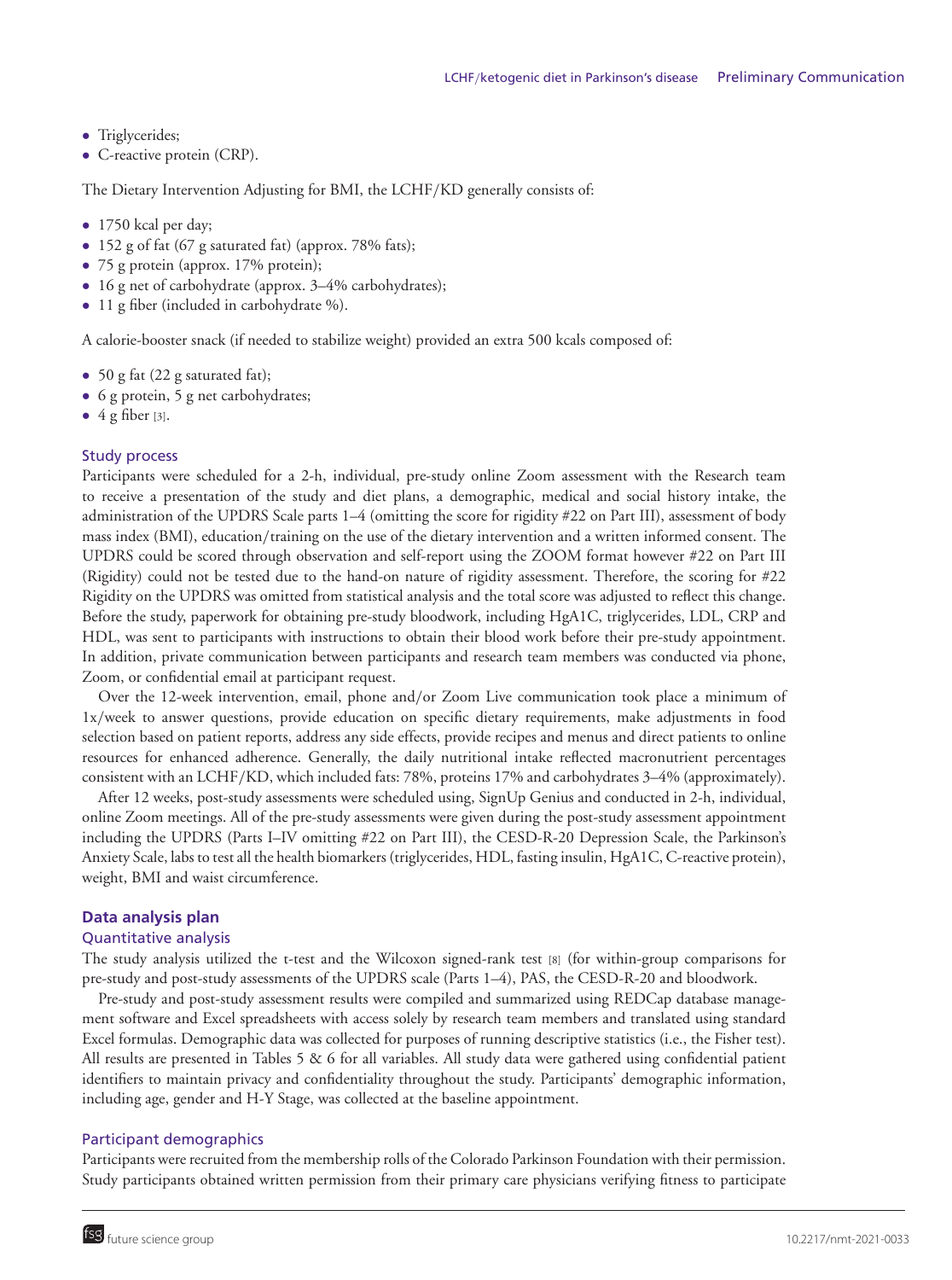| Table 1. Participant demographics: age, gender, H-Y stage (n = 16). |                  |                 |                  |                 |  |  |  |  |
|---------------------------------------------------------------------|------------------|-----------------|------------------|-----------------|--|--|--|--|
|                                                                     |                  | <b>Men</b>      | Women            |                 |  |  |  |  |
|                                                                     | Age $<$ 60 years | Age $>60$ years | Age $<$ 60 years | Age $>60$ years |  |  |  |  |
| H-Y Stage I                                                         |                  |                 |                  |                 |  |  |  |  |
| H-Y Stage la                                                        |                  |                 | O                |                 |  |  |  |  |
| H-Y Stage II                                                        |                  |                 |                  |                 |  |  |  |  |
| H-Y Stage IIa                                                       |                  |                 |                  |                 |  |  |  |  |
| H-Y Stage III                                                       |                  | $\Omega$        | ŋ                |                 |  |  |  |  |
| H-Y Stage IIIa                                                      |                  | $\Omega$        |                  |                 |  |  |  |  |

in the study and their current stage of PD. Those with PD H-Y Stages I–IV were deemed eligible to participate. Participants were instructed to have taken their PD medication on their routine schedule to control for any medication effects.

The mean participant age was  $64.51$  (SD 11.92), with an overall mean baseline H-Y stage of 1.89. Male (n = 11) participants were greater than females (n = 5). (study participant demographics are displayed in Table 1).

# Inclusion & exclusion criteria

To be eligible to participate, participants must have PD, a BMI >18.5, the ability to follow assigned LCHF/KD diet, speak/understand English, Hoehn-Yahr stage I–IV, receive permission from their primary care provider and neurologist and sign the informed consent. Individuals with diabetes received a written insulin sliding scale for use during the study. Those who did not meet the above inclusion criteria were ineligible to participate.

# Study design

The pre-test/post-test, one-group study quantitative pilot study, aimed to investigate the effect of a nutritional approach on PD symptoms (UPDRS scores), major blood markers of metabolic health (BMI, HgAIC, triglycerides, HDL), and symptoms of depression and anxiety in persons with PD ages 36–85. Through the use of pre-test screening assessments of surveys, password-protected food tracking using a web-based/smartphone application, weekly testing using the Keto Mojo blood glucose/ketone tracking meter, and commonly used depression and anxiety scales, baseline and post-study results were compared after 12-weeks. This study is unique, filling a gap in the research for patients with PD addressing the treatment of PD symptoms, depression, and anxiety with a nutritional approach. The analysis involved a direct comparison of the same study participants before and after the dietary intervention. Quantitative data derived from scores on the UPDRS Scale (Parts 1–4), and performance on depression and anxiety scales, reports generated from the dietary tracking application for dietary compliance recorded daily, weekly blood glucose and blood ketone testing (to test for dietary compliance), and the comparison of pre-test/post-test bloodwork results, baseline and post-study BMI and waist measurements.

# Study intervention

During the 12-week intervention, participants monitored food intake using either a written food log or My [fitnesspal.com, followed the educational materials provided for the diet, and tested their fasting blood glucose](http://Myfitnesspal.com) and ketones weekly using a Keto Mojo blood meter. The weekly blood glucose/ketone levels were used to track dietary compliance. The LCHF/KD consists of tracking macronutrients, including fats (78%), proteins (17%) and carbohydrates (3–4%) of total daily calories.

# Data collection

Baseline and post-study values were collected using the REDCap Database (REDCap 10.7.1 - © 2021 Vanderbilt University, TN, USA) for all study variables. Baseline and Post-study Assessments were conducted using Zoom live meeting software. All baseline and post-study bloodwork were obtained for study biomarker variables and reported via the LabCorp password-protected confidential website. Additionally, weekly fasting glucose and ketones were tracked and analyzed for a subset of participants who maintained levels of nutritional ketosis (fasting ketones >0.5).

#### Data analysis

The study achieved a sample size of 16, with 0% attrition rate from initial enrollment. Data were analyzed using REDCap through the Department of Research Support at A.T. Still University, with access solely by research team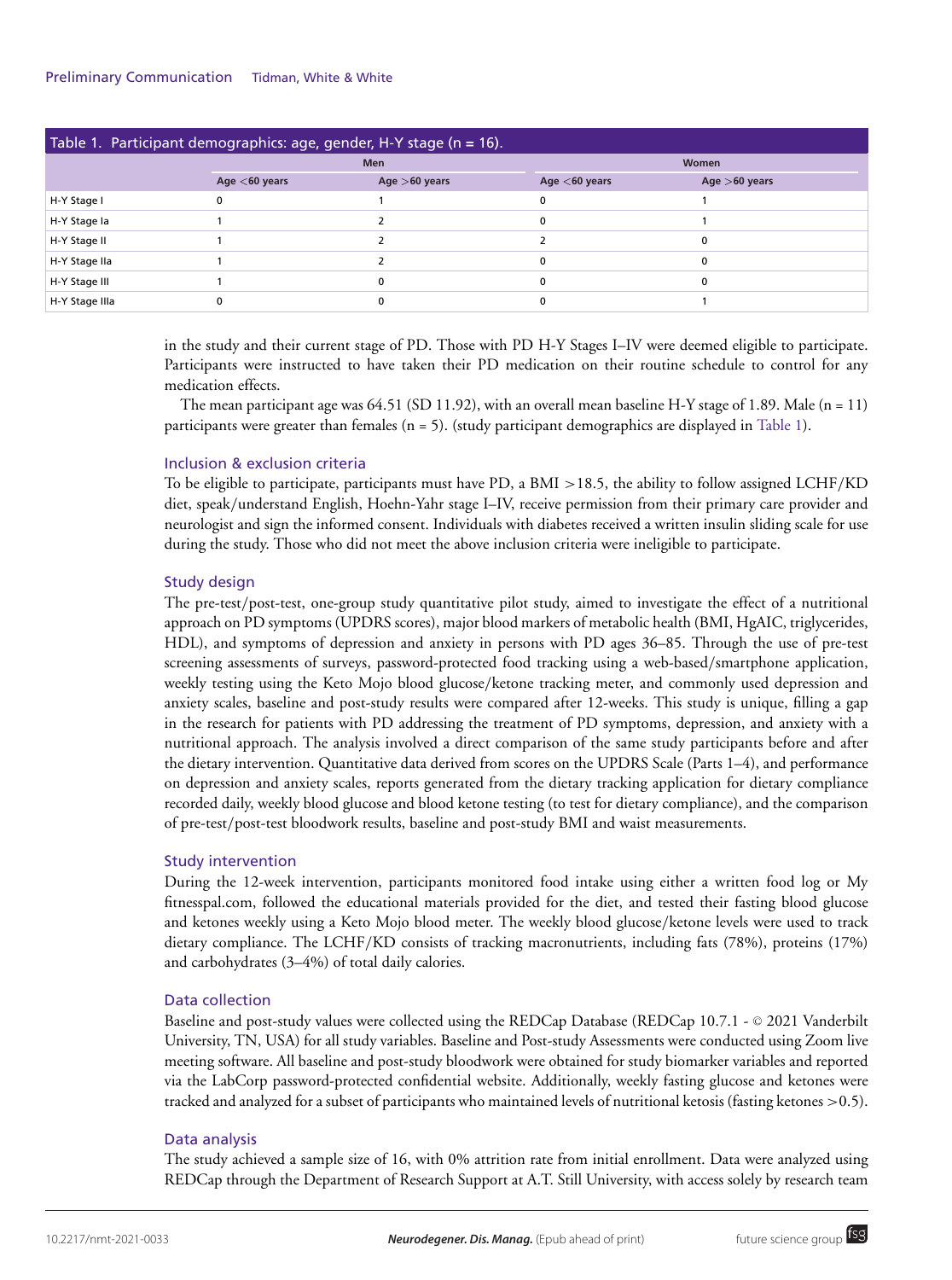| Table 2. Analysis of all study variables.    |      |    |                   |           |               |            |          |  |
|----------------------------------------------|------|----|-------------------|-----------|---------------|------------|----------|--|
| Biomarkers and variables of all participants |      |    | <b>Difference</b> |           |               |            |          |  |
|                                              |      | N  | <b>Mean</b>       | <b>SD</b> | <b>Median</b> | <b>IQR</b> |          |  |
| Biomarker                                    | Test | 16 | $-2.54$           | 1.66      | $-2.24$       | 2.21       | < .0001  |  |
| BMI                                          | t    |    |                   |           |               |            |          |  |
| C reactive protein                           | s    | 16 | 0.06              | 2.40      | 0.09          | 1.23       | 0.8999   |  |
| CESD-R-20 total score                        | t    | 16 | $-1.25$           | 6.69      | 0.50          | 8.50       | 0.4663   |  |
| Fasting blood glucose reading mean           | t    | 16 | $-0.65$           | 10.47     | $-3.00$       | 16.93      | 0.8061   |  |
| Fasting insulin                              | s    | 16 | $-4.70$           | 6.10      | $-2.45$       | 7.30       | 0.0018   |  |
| <b>HDL</b>                                   | s    | 16 | 0.44              | 10.12     | $-0.50$       | 8.50       | 0.9137   |  |
| HgA1C                                        | S    | 16 | $-0.46$           | 0.69      | $-0.30$       | 0.15       | < 0.0001 |  |
| PAS total score                              | t    | 16 | $-3.06$           | 4.06      | $-2.00$       | 7.00       | 0.0086   |  |
| Triglycerides                                | t    | 16 | $-13.56$          | 30.99     | $-6.50$       | 35.50      | 0.1004   |  |
| Triglycerides to HDL ratio                   | t    | 16 | $-0.38$           | 0.80      | $-0.10$       | 0.73       | 0.0771   |  |
| UPDRS Pt I subtotal $1-4$ (maximum = 16)     | t    | 16 | $-1.06$           | 1.39      | $-1.00$       | 2.00       | 0.0079   |  |
| UPDRS Part II subtotal 18-31 (maximum = 108) | t    | 16 | $-3.75$           | 13.13     | $-2.50$       | 11.50      | 0.2711   |  |
| UPDRS Part III subtotal 5-17 (maximum = 52)  | s    | 16 | $-1.63$           | 3.58      | $-1.50$       | 3.00       | 0.0725   |  |
| UPDRS Part IV total 1-31 (maximum = 176)     | t    | 16 | $-6.44$           | 15.21     | $-5.00$       | 16.50      | 0.1112   |  |
| Waist circumference                          | t    | 16 | $-3.84$           | 3.21      | $-3.88$       | 4.25       | 0.0002   |  |
| Weight                                       | t    | 16 | 16.81             | 11.03     | $-15.25$      | 14.40      | < 0.0001 |  |

CSED-R-20: Center for Epidemiologic Studies Depression Scale Revised; HDL: High-density lipoproteins; IQR: Interquartile range; PAS: Parkinson's anxiety scale; SD: Standard deviation; UPDRS: United Parkinson's disease rating scale.

members and Department of Research Support at ATSU staff (REDCap 10.7.1 - © 2021 Vanderbilt University). Results were compiled using standard Excel formulas with data entry in REDCap on predesigned forms. Descriptive statistics were used for demographic data and the Wilcoxon signed-rank test to compare pre and post-treatment values for outcome measures. We utilized nonparametric statistics for those variables found to have a non-normal distribution of the data. The t-test was used for those variables demonstrating normal distribution. A comparison analysis of means and standard deviations for all variables was performed.

#### **Results**

# Health biomarkers

#### *All participants*

Significant differences between baseline and post-study scores on weight ( $p = <0.0001$ ), waist measurement  $(p = 0.0002)$ , BMI (p < 0.000), Fasting Insulin (p = 0.00018), HgA1C (p = <0.0001), were found for all participants after 12 weeks on the study intervention (See Table 2). None of the other variables demonstrated significant differences between baseline and post-study scores (HDL, fasting glucose triglycerides, CRP).

# *Subsets of participants*

For the subset of participants who managed to maintain a level of nutritional ketosis  $(n = 14)$ , significant differences were found between baseline and post-study scores on BMI ( $p = < 0.0001$ ), HgA1C ( $p = 0.0001$ ), fasting insulin  $(p = 0.0033)$ , weight  $(p = <0.0001)$  and waist measurement  $(p = 0.0002)$ . None of the other variables demonstrated significant differences between baseline and post-study scores (HDL, fasting glucose triglycerides, CRP) (Table 3).

# Symptoms scales

# *All participants*

Significant differences were found between baseline and post-study scores on the UPDRS: Part I ( $p = 0.00079$ ) and the PAS ( $p = 0.00086$ ). No significant differences were found for the UPDRS Part II ( $p = 0.2711$ ), Part III ( $p = 0.0725$ ) or Part IV ( $p = 0.1112$ ). Additionally, no significant differences were found for the CESD-R-20 depression scale (p = 0.4663) compared with baseline and post-study scores.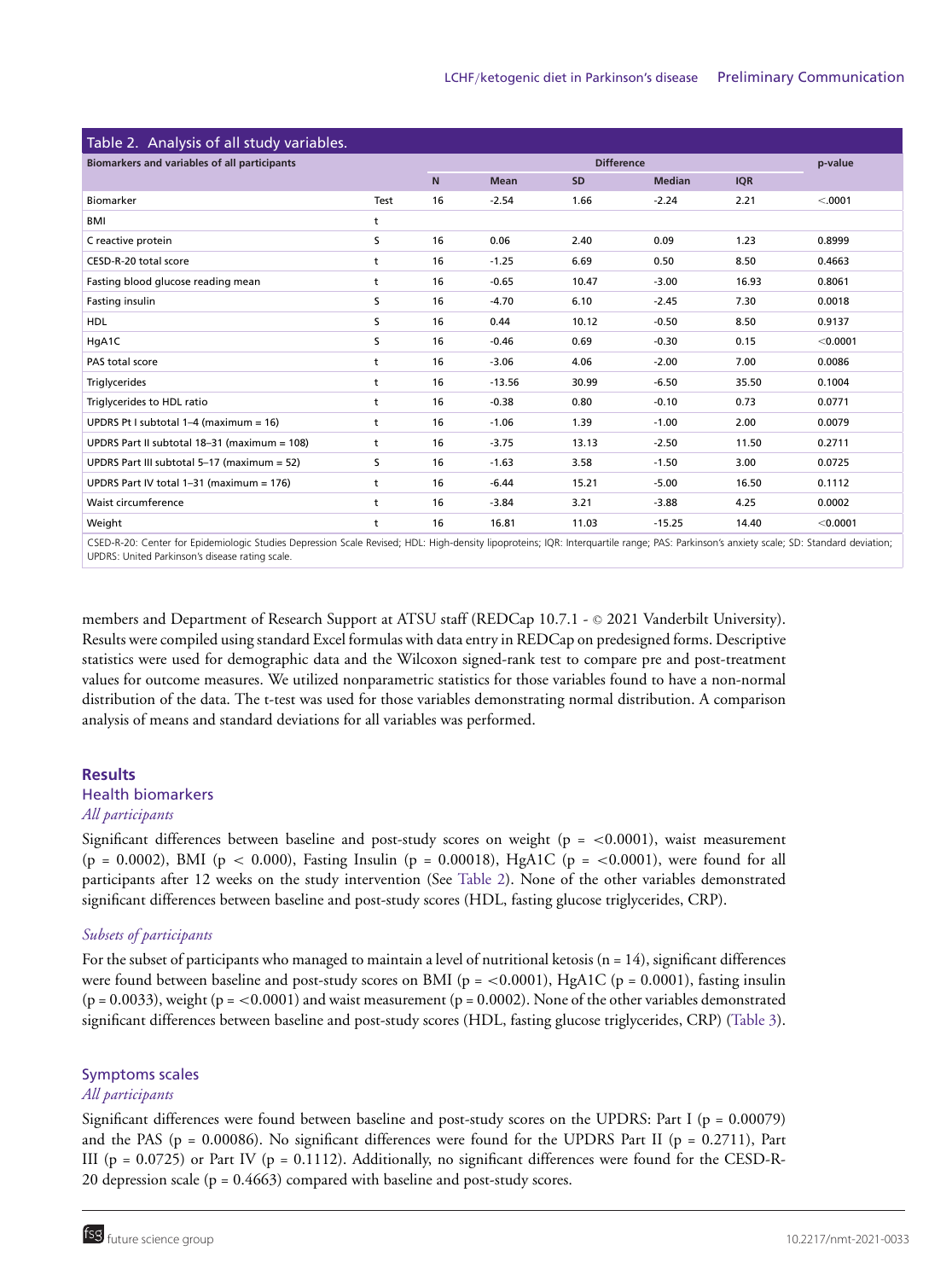| Table 3. Analysis of subsets ( $n = 14$ ). |    |             |       |               |                          |    |             |       |               |            |            |
|--------------------------------------------|----|-------------|-------|---------------|--------------------------|----|-------------|-------|---------------|------------|------------|
| <b>Baseline</b>                            |    |             |       |               | <b>Poststudy Phase 1</b> |    |             |       |               | p-value    |            |
|                                            |    | <b>Mean</b> | SD    | <b>Median</b> | <b>IQR</b>               | N  | <b>Mean</b> | SD    | <b>Median</b> | <b>IQR</b> |            |
| Test                                       | 14 | 29.34       | 6.85  | 28.42         | 6.98                     | 14 | 26.65       | 5.22  | 25.69         | 5.26       |            |
| t                                          |    |             |       |               |                          |    |             |       |               |            | < .0001    |
| s                                          | 14 | 1.78        | 2.37  | 0.92          | 1.05                     | 14 | 1.85        | 1.76  | 1.32          | 1.94       | 0.8077     |
| t                                          | 14 | 39.29       | 6.08  | 37.50         | 7.00                     | 14 | 38.57       | 6.44  | 37.50         | 7.00       | 0.6854     |
| t                                          | 14 | 101.55      | 16.11 | 100.83        | 13.00                    | 14 | 100.75      | 10.36 | 99.75         | 8.33       | 0.7888     |
| s                                          | 14 | 14.04       | 8.64  | 13.80         | 12.60                    | 14 | 8.85        | 5.52  | 7.45          | 8.80       | 0.0033     |
| s                                          | 14 | 61.29       | 21.32 | 58.00         | 23.00                    | 14 | 62.71       | 27.93 | 58.50         | 23.00      | 1.000      |
| s                                          | 14 | 5.78        | 0.42  | 5.80          | 0.20                     | 14 | 5.46        | 0.34  | 5.60          | 0.20       | 0.0001     |
| t                                          | 14 | 26.29       | 9.65  | 23.00         | 10.00                    | 14 | 23.21       | 8.01  | 21.00         | 5.00       | 0.0079     |
| t                                          | 14 | 109.57      | 98.49 | 73.00         | 50.00                    | 14 | 95.86       | 92.73 | 69.00         | 24.00      | 0.0275     |
| s                                          | 14 | 2.46        | 3.73  | 1.15          | 1.42                     | 14 | 2.12        | 3.28  | 1.25          | 0.67       | 0.0785     |
| t                                          | 14 | 3.86        | 2.74  | 3.00          | 3.00                     | 14 | 2.93        | 2.87  | 2.00          | 4.00       | 0.0129     |
| t                                          | 14 | 30.21       | 17.58 | 25.00         | 6.00                     | 14 | 27.36       | 16.44 | 24.50         | 15.00      | 0.4542     |
| t                                          | 14 | 14.29       | 6.50  | 12.00         | 5.00                     | 14 | 12.71       | 5.94  | 11.50         | 5.00       | 0.1494     |
| t                                          | 14 | 48.36       | 25.10 | 41.50         | 10.00                    | 14 | 43.00       | 23.78 | 41.50         | 20.00      | 0.2327     |
| t                                          | 14 | 41.68       | 8.30  | 41.00         | 10.50                    | 14 | 38.11       | 6.12  | 36.75         | 6.75       | 0.0002     |
| t                                          | 14 | 195.46      | 44.69 | 184.80        | 45.00                    | 14 | 177.64      | 34.36 | 169.10        | 40.00      | $<$ 0.0001 |
|                                            |    | $\mathbf N$ |       |               |                          |    |             |       |               |            |            |

CSEDR: Center for Epidemiologic Studies Depression Scale Revised; HDL: High-density lipoproteins; IQR: Interquartile range; PAS: Parkinson's anxiety scale; SD: Standard deviation; UPDRS: United Parkinson's disease rating scale.

#### *Subset of participants*

The data analysis indicated significant differences between those participants who maintained nutritional ketosis (blood ketones  $>0.5$  mmol), and those who did not (blood ketones  $<0.5$  mmol) on the UPDRS: Part I (p = 0.0129) and the PAS ( $p = 0.0079$ ). No significant differences were found on the UPDRS Part II ( $p = 0.4542$ ), Part III (p = 0.1494), or Part IV (p = 0.2327), or on the CESD-R-20 Depression Scale (p = 0.6854) (Table 3).

#### **Discussion**

The study's main findings included significant improvements in five out of eight tested biomarkers of health after the 12-week study period for all participants. In addition, all participants demonstrated significant improvement in PAS scores after participating in the study intervention for 12-weeks. The results of this pilot study demonstrated improvements in PD symptoms, anxiety, biomarkers of health using an LCHF/Ketogenic diet for persons with PD after 12 weeks. Participants reported improvements in both motor and non-motor symptoms of PD with very mild side effects from the nutritional approach reported by the 16 participants.

Most notable of the adverse effects were gastrointestinal, headaches, mood swings or irritability, and lower energy; however, many of these subsided with the continuation of the diet guidelines [9]. The most reported adverse effect of the LCHF/KD is the onset of the 'Keto Flu', which includes diarrhea and cramps [10]. The start of the Keto Flu has been seen in the first week of the diet and is related to higher states of ketosis [11], also consistent with our participant reports. The opposite effect of the Keto-Flu, constipation, can cause severe pain and discomfort with stomach pain and cramping affecting 30–50% of participants [12]. These side effects were present in less than 1% of our participants. Other comments not associated with side effects made by our participants included the costs of obtaining whole foods, issues with spousal/family support, dietary compliance with holiday meals and social events, and concerns with the omission of favorite foods like fruit.

Finally, it is normal to have a reduction in energy in the beginning stages of a diet, as most of the highly concentrated carbohydrates and sugary foods are removed. The detox period can also cause initial mental fatigue, headaches and 'brain fog' [13]. It should be noted that there have been no serious adverse side effects reported for the KD [14]. Most of the reported side effects among our participants were consistent with those discussed above.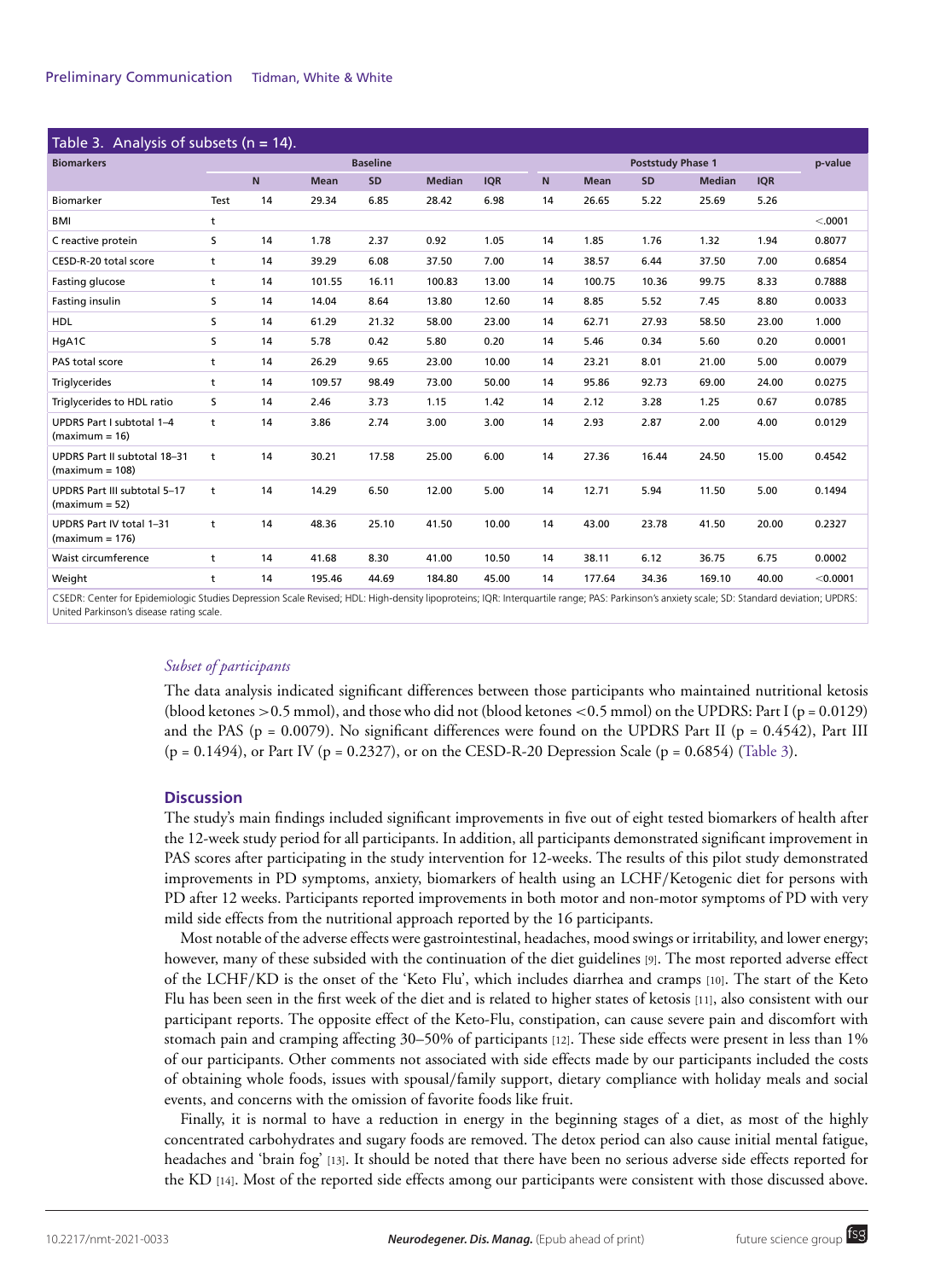The few reported side effects included chronic constipation, thirst, and occasional leg cramps at night. These were short-term and easily mitigated in our study with dietary changes in food selection, the addition of electrolytes and increased water intake.

Strengths of the study included close weekly monitoring of dietary compliance with weekly coaching sessions and blood ketone self-testing to monitor levels of nutritional ketosis (>0.5 mmol). The mean ketone level for participants (n = 15) over the 12-week intervention was 0.64 mmol. One participant failed to test ketones as prescribed with some missing values, so this data was excluded from this calculation. We chose pin-prick self-testing with a Keto Mojo Blood Glucose/Ketone meter to measure dietary compliance and blood ketones, a more reliable test than measurement with urine ketone sticks [15]. Studies have shown that the presence of cerebral ketones has a neuroprotective function by reducing inflammation, which is essential for cognitive function over time [48].

Nervous system dysfunction in PD is attributed to deficits in mitochondrial activity and a lack of brain energy. These changes may also implicate the use of ketones generated by an LCHF/KD to be considered a viable treatment option [16]. Additionally, the LCHF/KD has been shown to improve symptoms in other NDDs like multiple sclerosis by limiting neurodegeneration, increasing adenosine triphosphate production and mitochondrial function and reducing oxidative stress [17]. Perhaps these biochemical changes can explain some of the improvements noted in our pilot study with non-motor symptoms of PD, including reported improvements in memory and sleep quality.

Parkinson's disease symptoms were measured at baseline and 12 weeks using the UPDRS, a valid and reliable tool. The UPDRS is widely used, generally applicable to PD, and comprises an assessment of motor and non-motor symptoms [18]. Symptoms of PD and H-Y Stage scores were verified by participant neurologists after self-report by participants if there appeared to be a discrepancy between reported values and observation by study researchers.

Next, the dietary intervention utilized patient materials from another study on an LCHF/KD in PD with permission from Matthew Phillips in New Zealand. These materials contained food lists, extensive recipes, and educational materials on the specific accepted foods and other foods to limit during the dietary intervention period. All food items are commonly available at local grocery stores in the USA.

Many dietary studies that investigate NDD symptoms using scales fail to also assess health biomarkers for a more comprehensive picture of outcomes [19]. In addition to PD symptoms scales, our pilot study examined trends in changes in biomarkers after the 12-week dietary intervention when compared with baseline results for HgA1C, triglycerides, fasting insulin, HDL, C-reactive protein, with calculations of cardiac risk ratios to determine the risk for a cardiovascular event (triglycerides/HDL).

Using common blood biomarkers, clinicians assess the need to make dietary or lifestyle changes, repeating laboratory testing to verify compliance or changes in biomarker levels, indicating a possible reduction (or elevation) of relative risk. The challenge in nutritional research is the assessment of adherence to a specific dietary approach. Researchers more accurately assess compliance by evaluating nutritional biomarkers [20]. Pico *et al.* provide a foundation for testing biomarkers (HgA1c, triglycerides, C-reactive protein, fasting insulin, HDL) in our study. Results of our pilot study biomarker testing revealed statistically significant changes in health biomarkers over 12 weeks with reductions in BMI, HgA1C, triglycerides, C-Reactive protein (an indicator of inflammation) and fasting insulin (n = 16) (Table 2). The testing of nutritional biomarkers eliminates the often subjective and inaccurate assessment of dietary compliance using food diaries.

Statistically significant increases in HDL were noted after the 12 weeks, similar to other studies on the effects of LCHF/KD on health biomarkers [21] (see Table 2). Weight loss also revealed substantial changes after the 12 weeks, with an average overall weight loss of 16.2 lbs (n = 16). According to Leehey *et al.*, excessive weight loss can sometimes be associated with negative PD symptoms. However, recent studies have demonstrated weight loss improves metabolic health with the potential to slow the progression of PD over time with improvements in motor scores when compared with patients with poor metabolic health [21].

The dietary intervention in our study recommended protein follow 0.8 g of protein per kg of body weight or 17% of total daily calories from protein sources. Carbohydrate intake was limited to 3–4% of total daily calories. Participants were instructed to take their PD medications as usual, controlling for timing on medication intake according to protein intake, concerning which they all demonstrated knowledge.

As stated above, our pilot study involved a minimum of weekly contact with all study participants for education and coaching sessions via Zoom, along with dietary adjustments for tolerance or side effects if present, offering weekly support to decrease attrition and improve compliance.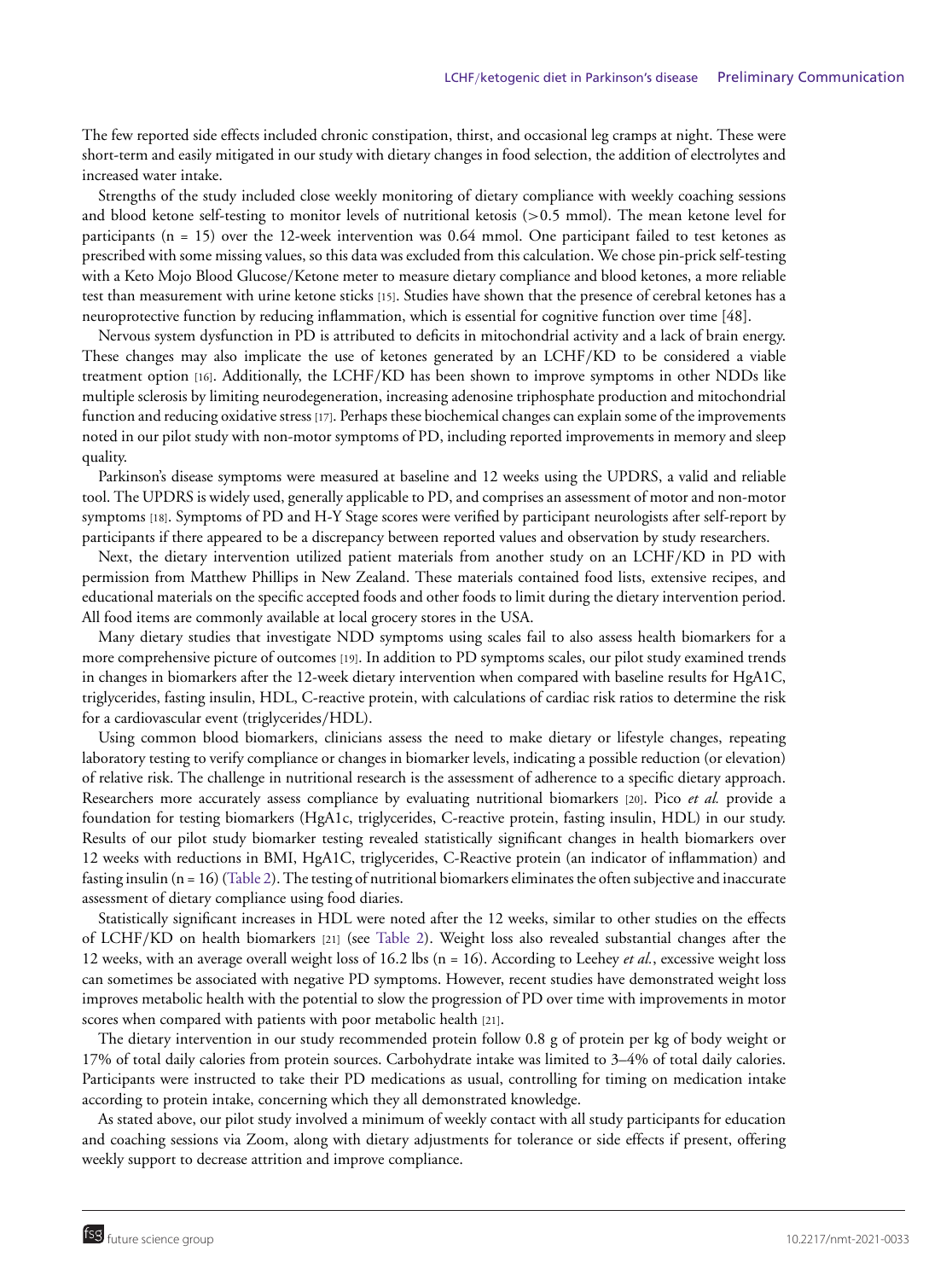Our pilot study also investigated any effects of the LCHF/KD on symptoms of depression, as measured by the widely used CESD-R-20 scale, and anxiety, as measured by the PAS Scale. These scales were self-survey tools where participants reported their baseline symptoms and then again after 12 weeks of the dietary intervention. Results indicated statistically significant changes in 12-week scores for the PAS, indicating that symptoms of anxiety decreased over the 12 weeks. We recognize the possible associations between weight loss and improved energy levels and self-image, potentially reducing anxiety and/or depression symptoms in some participants.

The literature reviewed identified symptoms of anxiety up to 50% more often in patients with PD than the general public for the same age range [22]. The results of our pilot study demonstrated positive trends and potential effects of the LCHF/KD on the reduction of symptoms of anxiety. There were no significant changes in selfreported depression symptoms scores after the 12 weeks. Study researchers recognize the possible effects of the placebo effect for dietary interventions and self-reported symptoms on symptom scales such as the CESD-R-20 and PAS, as well as self-reported motor and non-motor PD symptoms.

Non-motor symptoms are often the least affected by PD medications such as L-dopa [23]; however, these symptoms were reported to have improved significantly in our study. These symptoms included reducing pain, fatigue, daytime sleepiness and improving functional memory compared with baseline scores on the UPDRS and PAS scales. The generation of blood ketones has been shown to influence overall nutritional intake among patients with NDD [5]. Research provides encouraging evidence for using blood ketones to target brain biochemical and cerebral energy anomalies, which affect non-motor and cognitive symptoms of NDD [24].

#### Study limitations

Researchers recognize the study's small size ( $n = 16$ ) and some of the difficulties with nutritional studies with the accuracy and reliability of food logs In addition, the lack of a control group may impede the discussion of the effects of the intervention and the generalizability of study results to a broader population. Our participants were recruited from a local Parkinson's support group. It is possible our study results were due to reported improved outcomes shown in other studies to be associated with persons with NDDs who participate in support groups. Other studies have shown that persons with NDDs who participate in support groups have a greater knowledge of their disease condition and are better at performing interventions due to resilience and improved self-care and support.

The study authors also recognize the limitations of using patient self-reporting surveys, food lobs, symptoms scales, or interviews. These limitations may affect the validity of the study results and may not be consistent with the results of other nutritional studies on NDDs. Our participants may have been more educated on interventions to improve function and were more motivated to participate in the nutritional approach to improve their symptoms than the general population of persons with PD. The generalizability of these results to the general PD population must be undertaken with caution.

#### **Conclusion**

Parkinson's disease is the number two NDD diagnosis, second only to Alzheimer's disease. It presents with motor and nonmotor symptoms and affects both the patient and their families. Many persons with PD have other chronic disease comorbidities, including T2D and pre-diabetes, cardiovascular disease and obesity or overweight. This study aimed to evaluate LCHF/KD on biomarkers of chronic disease, the symptoms of PD, depression, and anxiety by comparing results of blood and body weight biomarkers and scores on commonly used symptom scales pre and post-intervention. The study consisted of 16 PD (H-Y I–IV) participants required to adhere to the LCHF/KD regimen for 12 weeks. The study utilized patient materials from a previous study by Phillips *et al.* in New Zealand [3].

The results were collected and analyzed for all participants (n = 16) and separated out for those participants who completed all required steps and demonstrated compliance with dietary requirements based on weekly blood glucose and ketone readings (n = 14). The 12-week intervention yielded significant improvements in five of the eight biomarkers (BMI, weight, waist measurement, triglycerides, HgA1C, fasting insulin, HDL, CRP). All participants significantly improved their scores on the PAS anxiety scale. No improvements were noted on the CESD-R-20 scale for symptoms of depression in the 12 weeks. Despite the small number of participants, the results showed positive trends for reducing overall PD symptoms, improving biomarkers of chronic disease, and reducing anxiety in persons with PD.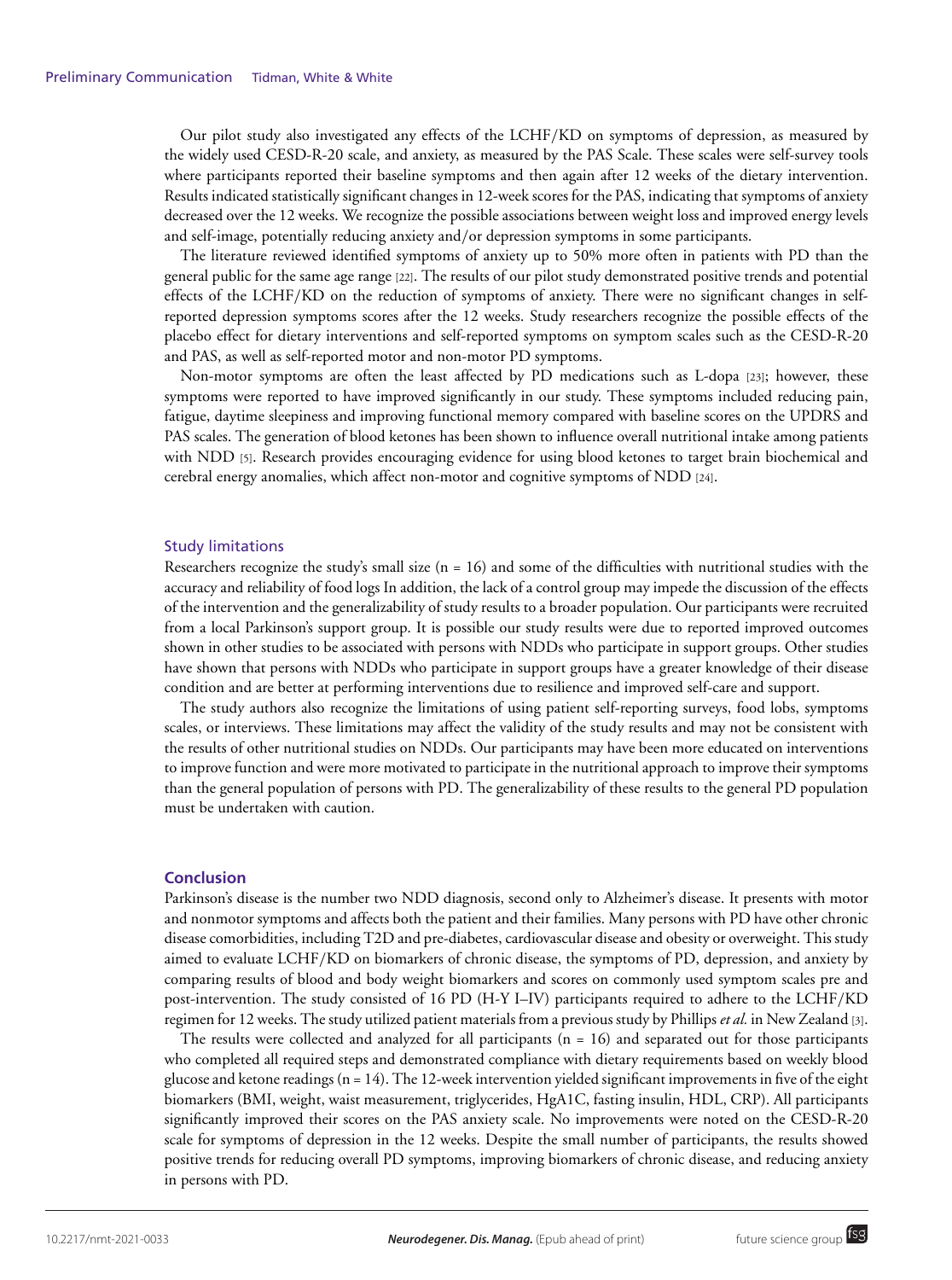#### **Future perspective**

Research gaps exist in the area of nutrition and treatment of neurodegenerative diseases (NDDs) like PD. This study emphasizes the utility of using the LCHF/KD for those with symptoms of PD, depression and anxiety. Providers should encourage exploring alternative nutritional approaches for control of these symptoms in their patients with NDDs such as PD. An evolving body of research evidence suggests positive trends in addressing psychosocial symptoms such as depression and anxiety and neurological symptoms such as PD, Alzheimer's disease and epilepsy. An existing body of research evidence has established the efficacy of this nutritional approach to the treatment of diabetes and the reduction of cardiovascular disease, obesity, polycystic ovarian syndrome, metabolic syndrome and some autoimmune diseases. Practitioners should strive not only to address PD symptoms but also to evaluate the possible reduction of other metabolic health symptoms and conditions to contribute to the overall health of their patients with NDDs.

Our study demonstrated significant differences between baseline and post-study results (12 weeks) in five out of eight biomarkers of health and two out of three symptoms scales. Therefore, research should investigate the efficacy of using the LCHF/KD in patients with PD and symptoms of depression and anxiety over an extended study period (>12 weeks) to note any additional effects of the nutritional intervention on NDDs symptoms, and stage progression in PD.

#### Summary points

- Persons with Parkinson's disease (PD) experience symptoms that interfere with daily life functions in mobility, balance, cognition and self-care.
- Persons with PD often experience accompanying health challenges, including comorbidities such as pre-diabetes, diabetes and cardiac events.
- Persons with PD often experience psychosocial symptoms such as anxiety and depression.
- Persons with PD can benefit from dietary interventions designed to address their health challenges and diagnosis-specific symptoms.
- A 12-week low carbohydrate/healthy fat/ketogenic diet (LCHF/KD) intervention in adults with PD can positively influence mobility, balance, cognition, self-care, anxiety and general health.
- Using a non-medication-centered approach to control symptoms in persons with PD is increasing in popularity in the PD population.
- As healthcare costs increase, it will become more crucial for persons with neurodegenerative disease conditions to self-manage their conditions due to reduced reimbursement by health insurance.
- The LCHF/KD also appears to influence the progression of PD through the reduction of symptoms.

#### Author contributions

The primary researcher M Tidman performed pre-study, and post-study data collection acted as the primary editing author for the study manuscript and interfaced directly with the study sponsors. The secondary author D White performed pre-study and post-study data collection and assisted in creating and editing this manuscript. The third author T White also assisted with baseline and post-study data collection and assisted in creating and editing this manuscript.

#### Acknowledgments

The study authors acknowledge the tremendous contribution by the Colorado Parkinson Foundation Board of Directors in providing access to the convenience sample of study participants, assisting with study recruitment from their general membership and financial support. The Myfitnesspal IOS app instructions were used by permission from T Goad. Thanks to M Phillips for the use of patient education materials for our study.

#### Financial & competing interests disclosure

The Colorado Parkinson Foundation financially supported this study. The authors have no other relevant affiliations or financial involvement with any organization or entity with a financial interest in or financial conflict with the subject matter or materials discussed in the manuscript apart from those disclosed.

No writing assistance was utilized in the production of this manuscript.